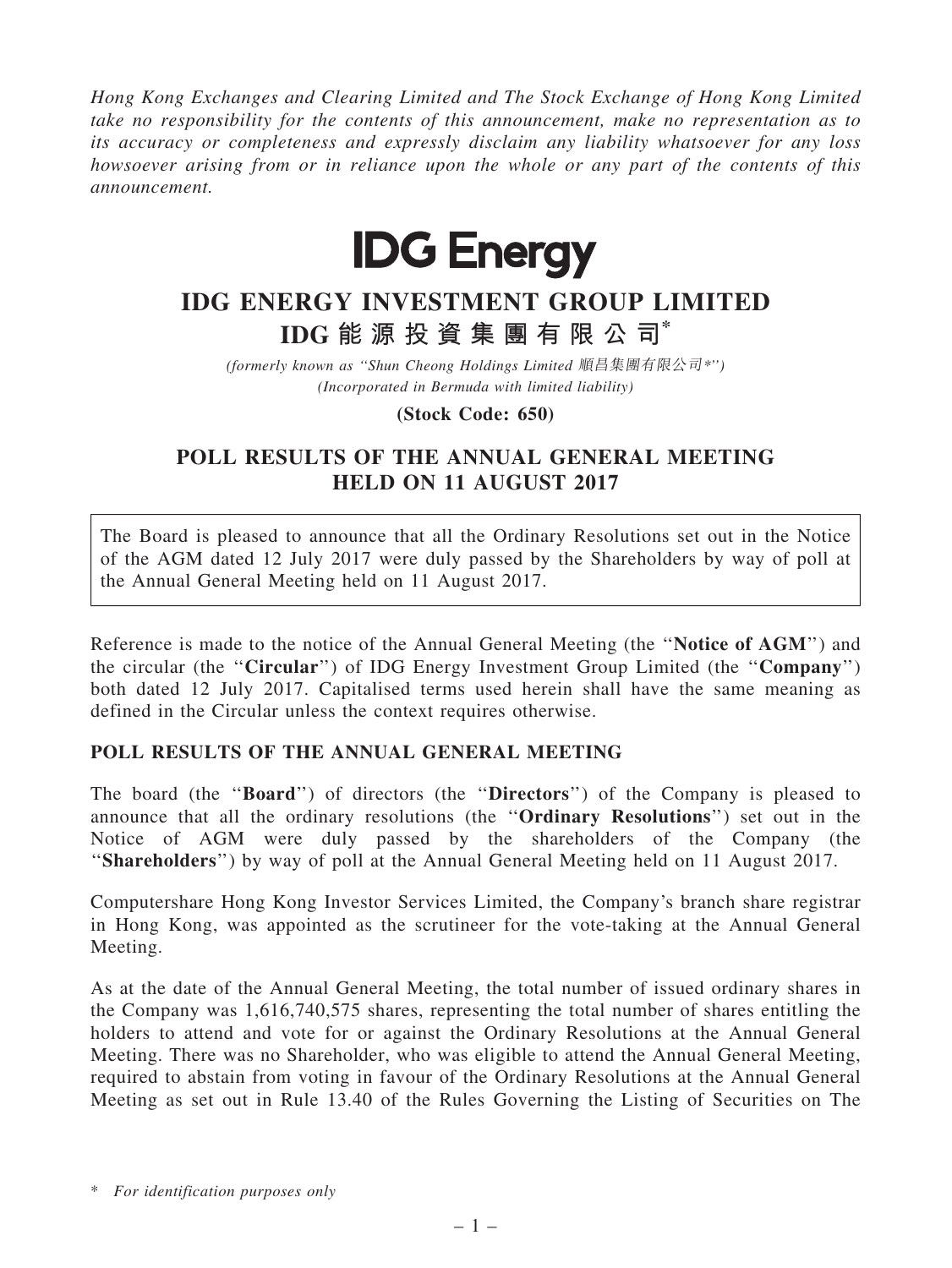Stock Exchange of Hong Kong Limited (the ''Listing Rules'') and no Shareholders were required under the Listing Rules to abstain from voting on the Ordinary Resolutions at the Annual General Meeting.

Set out below are the poll results of the respective resolutions put to the vote at the Annual General Meeting:

| <b>Ordinary Resolutions</b> |                                                                                                                                                                                 | Number of votes voted<br>(percentage of total number of<br>votes cast $(\%)$ |                           |
|-----------------------------|---------------------------------------------------------------------------------------------------------------------------------------------------------------------------------|------------------------------------------------------------------------------|---------------------------|
|                             |                                                                                                                                                                                 | For                                                                          | <b>Against</b>            |
| 1.                          | To receive and consider the audited financial<br>statements and the reports of the Directors and<br>the independent auditor of the Company for the<br>year ended 31 March 2017. | 1,071,462,947<br>$(100\%)$                                                   | $\theta$<br>$(0\%)$       |
| 2.                          | To<br>re-elect Prof. Chen<br>Zhiwu<br>$A_{-}$<br><b>as</b><br>an<br>independent non-executive Director.                                                                         | 1,071,462,947<br>$(100\%)$                                                   | $\Omega$<br>$(0\%)$       |
|                             | To re-elect Mr. Shi Cen as an independent<br><b>B.</b><br>non-executive Director.                                                                                               | 1,071,462,947<br>$(100\%)$                                                   | $\Omega$<br>$(0\%)$       |
|                             | To re-elect Mr. Chau Shing Yim David as an<br>$\mathcal{C}$ .<br>independent non-executive Director.                                                                            | 1,071,462,947<br>$(100\%)$                                                   | $\overline{0}$<br>$(0\%)$ |
|                             | To authorize the board of Directors to fix the<br>D.<br>remuneration of the Directors.                                                                                          | 1,071,462,947<br>$(100\%)$                                                   | $\theta$<br>$(0\%)$       |
| 3.                          | To re-appoint KPMG as the independent auditor<br>of the Company and to authorize the board of<br>Directors to fix their remuneration.                                           | 1,071,462,947<br>$(100\%)$                                                   | $\overline{0}$<br>$(0\%)$ |
| 4.                          | To grant a general mandate to the Directors<br>A.<br>to allot, issue and deal with additional shares<br>not exceeding 20% of the shares of the<br>Company in issue.             | 1,071,462,947<br>$(100\%)$                                                   | $\overline{0}$<br>$(0\%)$ |
|                             | To grant a general mandate to the Directors<br>B.<br>to repurchase shares not exceeding 10% of<br>the shares of the Company in issue.                                           | 1,071,462,947<br>$(100\%)$                                                   | $\overline{0}$<br>$(0\%)$ |
|                             | To add the number of the shares repurchased<br>$\mathcal{C}$ .<br>under resolution 4.B. to the mandate granted<br>to the Directors under resolution 4.A.                        | 1,071,462,947<br>$(100\%)$                                                   | $\overline{0}$<br>$(0\%)$ |